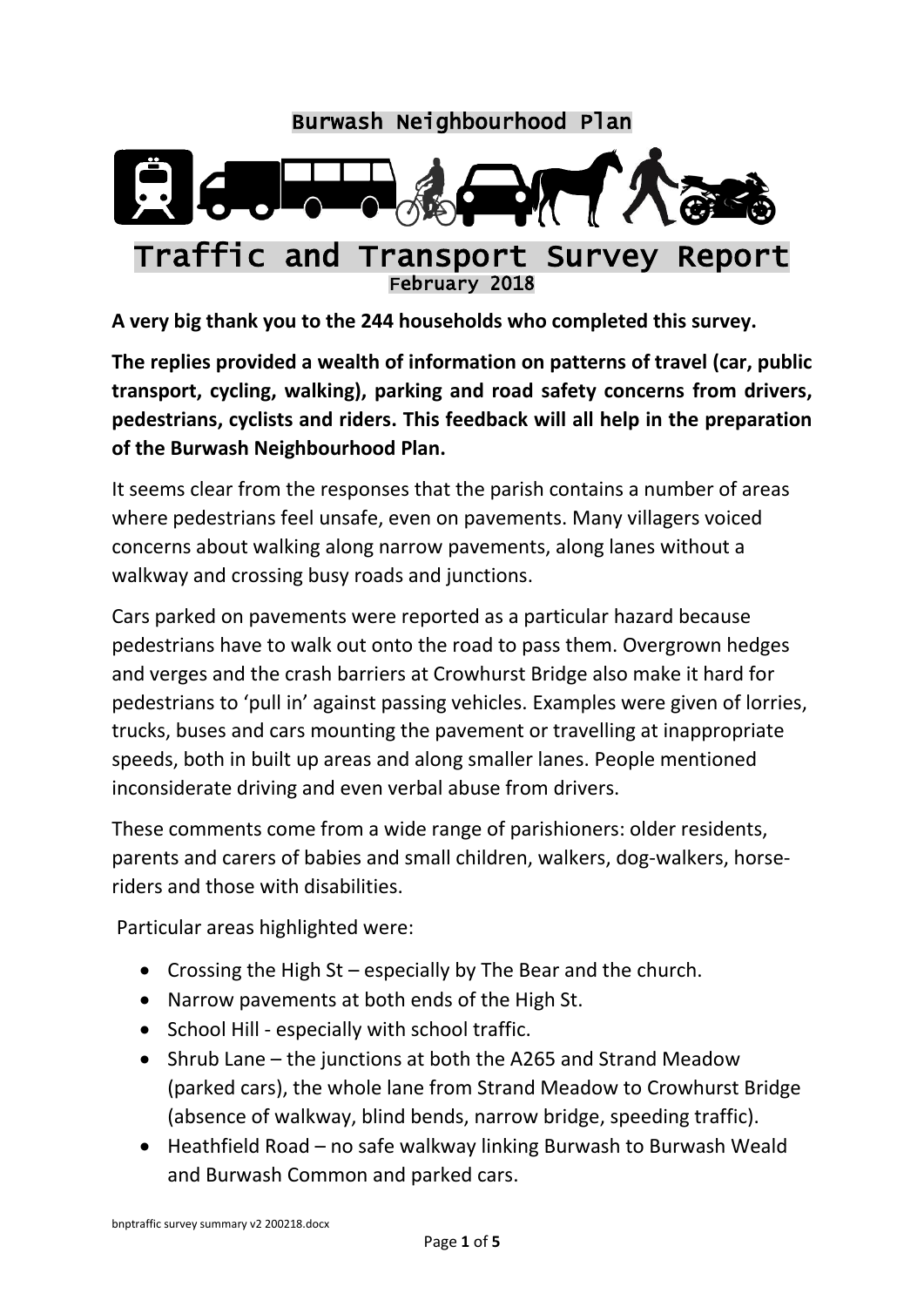Willingford Lane, Spring Lane, Stonegate Road, Perrymans Lane – all lanes and roads without walkways were mentioned as being dangerous due to the speed of traffic.

**Vehicle Accidents:** There were reports of traffic accidents and collisions.

More details can be seen on the map produced by the Sussex Safer Roads Partnership (SSRP) http://dashboard.sussexsrp.org.uk/collisions/map/.

An extract of this map below shows crash sites within Burwash parish (2014- 2017) with a total of 19 personal injury crashes recorded by Sussex police.

Green: classified as slight injuries = 13

Blue: classified as serious injuries = 6



East Sussex Fire & Rescue Service records for the parish:

bnptraffic survey summary v2 200218.docx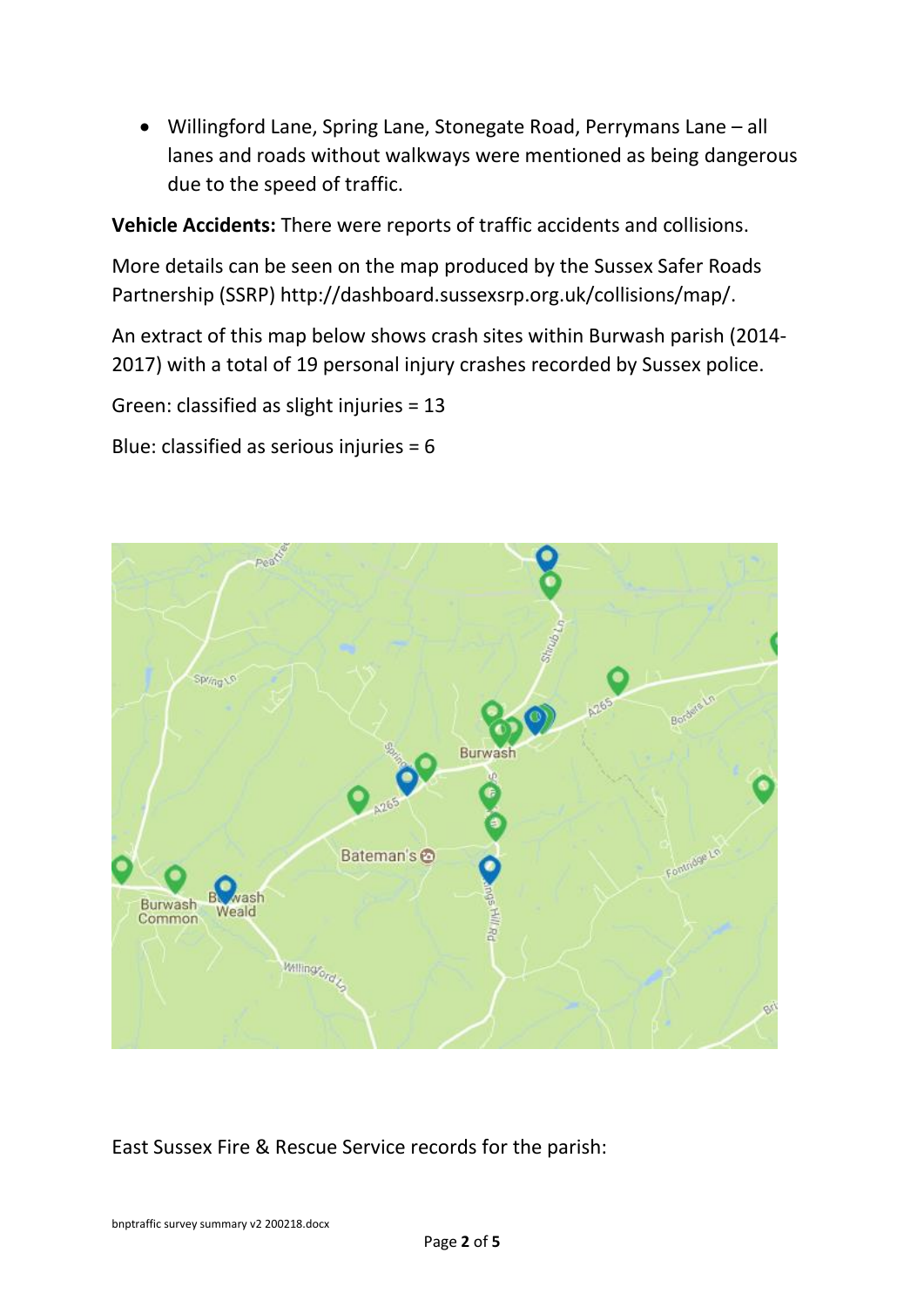

RTCs where ESFRS appliance(s) was mobilised: Burwash Parish, Apr 2012 - Mar 2017

Areas repeatedly mentioned in the survey as being dangerous for motorists were the A265 bend combined with Shrub Lane junction, School Hill, Strand Meadow junction and all parish lanes emerging onto the A265.

Other incidents included numerous broken wing mirrors, cars damaged by herds of deer on Stonegate Road, lorry damage to a wall in the High St and parked cars written off in the High St by speeding drivers.

### **Requests were made for:**

- a reduction in speed limits
- an introduction of speed cameras
- safe crossings
- cycle lanes
- more availability for parking / more considerate parking
- improved public transport (bus to co-ordinate with train times)

# **Patterns of transport: Cars, Cycles, Walking, Buses and Trains**

The figures obtained from the survey are shown in a table at the end of this report.

These are some of the findings: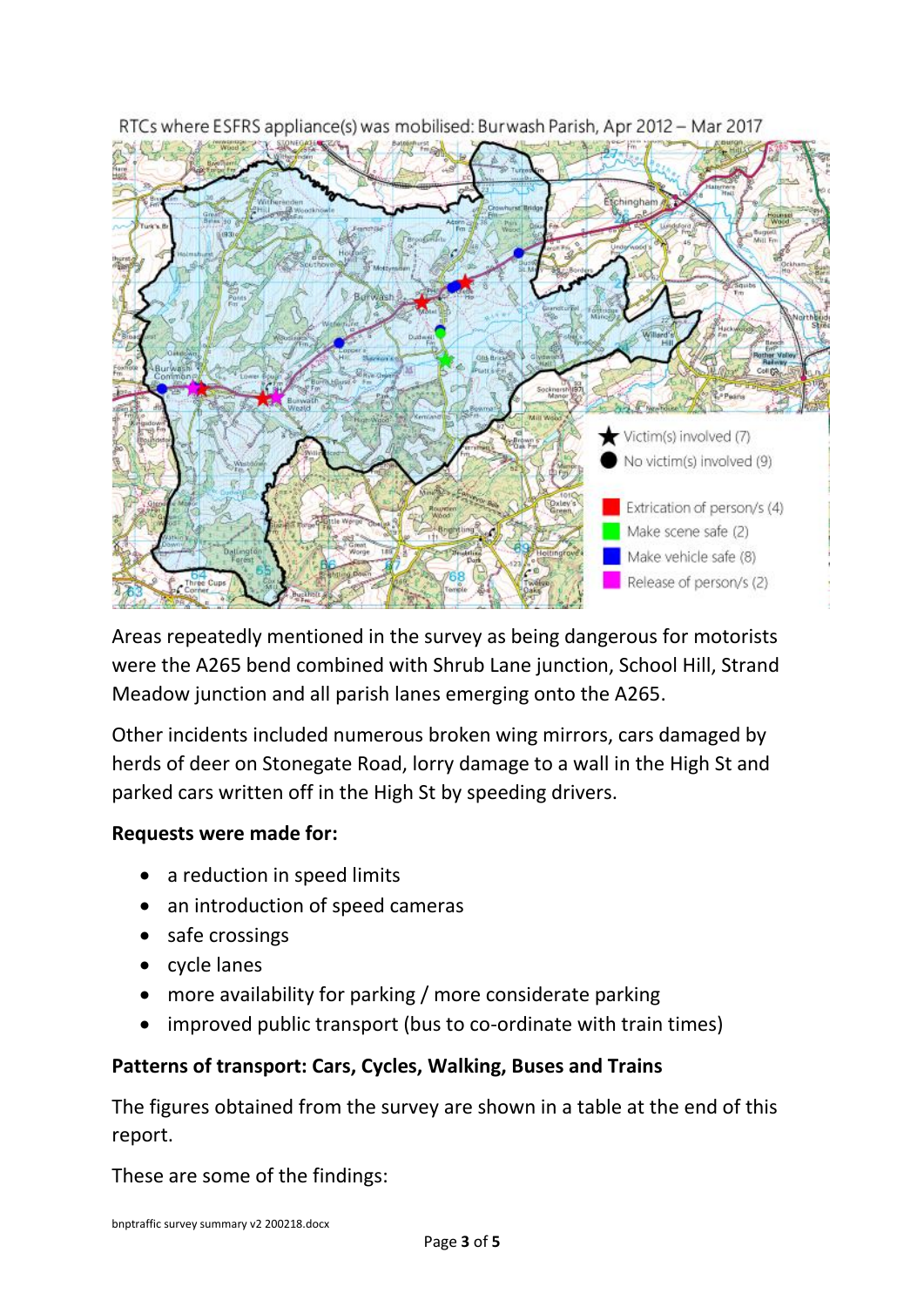**Cars per household:** from this sample of 244 households the overall average is 1.7 cars per household.

- There are variations by area e.g. Burwash High St has 1.3 cars per household whereas further from the centre (e.g. Burwash Common, Fontridge Lane, Heathfield Rd, Willingford Lane) the ratio increases to  $1.8 - 2.2$ .
- Difference between these levels for different geographic areas within the parish may reflect greater reliance on cars outside the 'heart' of village and also that there is more parking availability for houses located away from the 'ancient settlement'.

### **Use of bus:**

• Around 10 % of individuals responding use the bus more than once a week, 24% occasionally and 66% never.

**Use of trains:** allowing for some overlap because there some people travel from both Etchingham and Stonegate

- 31 individuals use Etchingham station more than once a week, and 14 Stonegate.
- 217 individuals use Etchingham station occasionally and 95 Stonegate.

# **Walking:**

Of 328 individuals within walking distance of the village

- 205 (63%) walk to the village more than once a week
- 88 (27%) occasionally
- 35 (10%) never walk to the village.

Of the individuals who responded about walking to school

- 22 walk more than once a week
- 11 occasionally.

### **Cycling**:

- 80% never cycle
- 17% do so occasionally
- 3% more than once a week

**Deliveries**: (online shopping) from 243 forms it seems that 549 deliveries are being made to 130 households per month (average of 4.2) some have very large numbers individually. The remaining 113 households do not use online deliveries.

### **Conclusion:**

The contents of this report and its detailed back up will be used by the Infrastructure Group to assess and prioritise the key issues raised as part of the Infrastructure Assessment for the Burwash Neighbourhood Plan.